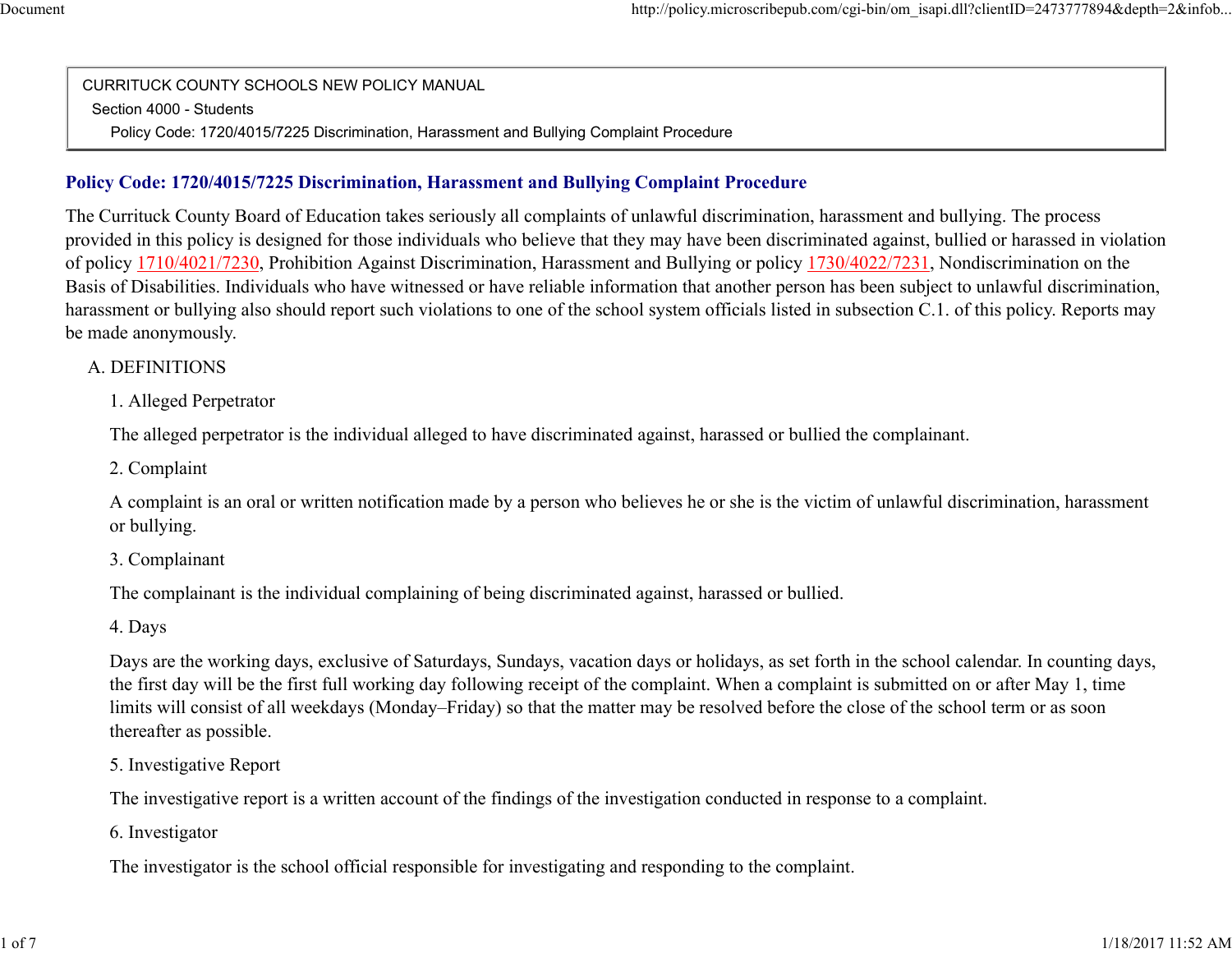#### 7. Report

A report is an oral or written notification that an individual, other than the reporter, is a suspected perpetrator or victim of unlawfuldiscrimination, harassment or bullying.

## B. REPORTING BY EMPLOYEES OR OTHER THIRD PARTIES

## 1. Mandatory Reporting by School Employees

Any employee who witnessed or who has reliable information or reason to believe that an individual may have been discriminated against,harassed or bullied in violation of policy 1710/4021/7230 or policy 1730/4022/7231 must report the offense immediately to an appropriate individual designated in subsection C.1., below. An employee who does not promptly report possible discrimination, harassment or bullyingshall be subject to disciplinary action.

### 2. Reporting by Other Third Parties

All members of the school community including students, parents, volunteers and visitors are also strongly encouraged to report any act thatmay constitute an incident of discrimination, harassment or bullying.

### 3. Anonymous Reporting

Reports of discrimination, harassment or bullying may be made anonymously but formal disciplinary action may not be taken solely on thebasis of an anonymous report.

### 4. Investigation of Reports

Reports of discrimination, harassment or bullying will be investigated sufficiently to determine whether further action under this policy or otherwise is necessary, and school officials shall take such action as appropriate under the circumstances, regardless of the alleged victim'swillingness to cooperate. At the option of the alleged victim, the report may be treated as a complaint by the alleged victim under this policy.

# C. COMPLAINTS BROUGHT BY ALLEGED VICTIMS OF DISCRIMINATION, HARASSMENT OR BULLYING

### 1. Filing a Complaint

Any individual who believes that he or she has been discriminated against, harassed or bullied is strongly encouraged to file a complaintorally or in writing to any of the following individuals:

a. the principal or assistant principal of the school at which either the alleged perpetrator or alleged victim attends or is employed;

b. an immediate supervisor if the individual making the complaint is an employee;

c. the director of human resources if the alleged perpetrator or alleged victim is an employee of the school system, the assistant superintendent if the alleged perpetrator or alleged victim is at the level of director or principal, the superintendent if the assistantsuperintendent is the alleged perpetrator or the Board of Education if the alleged perpetrator is the superintendent;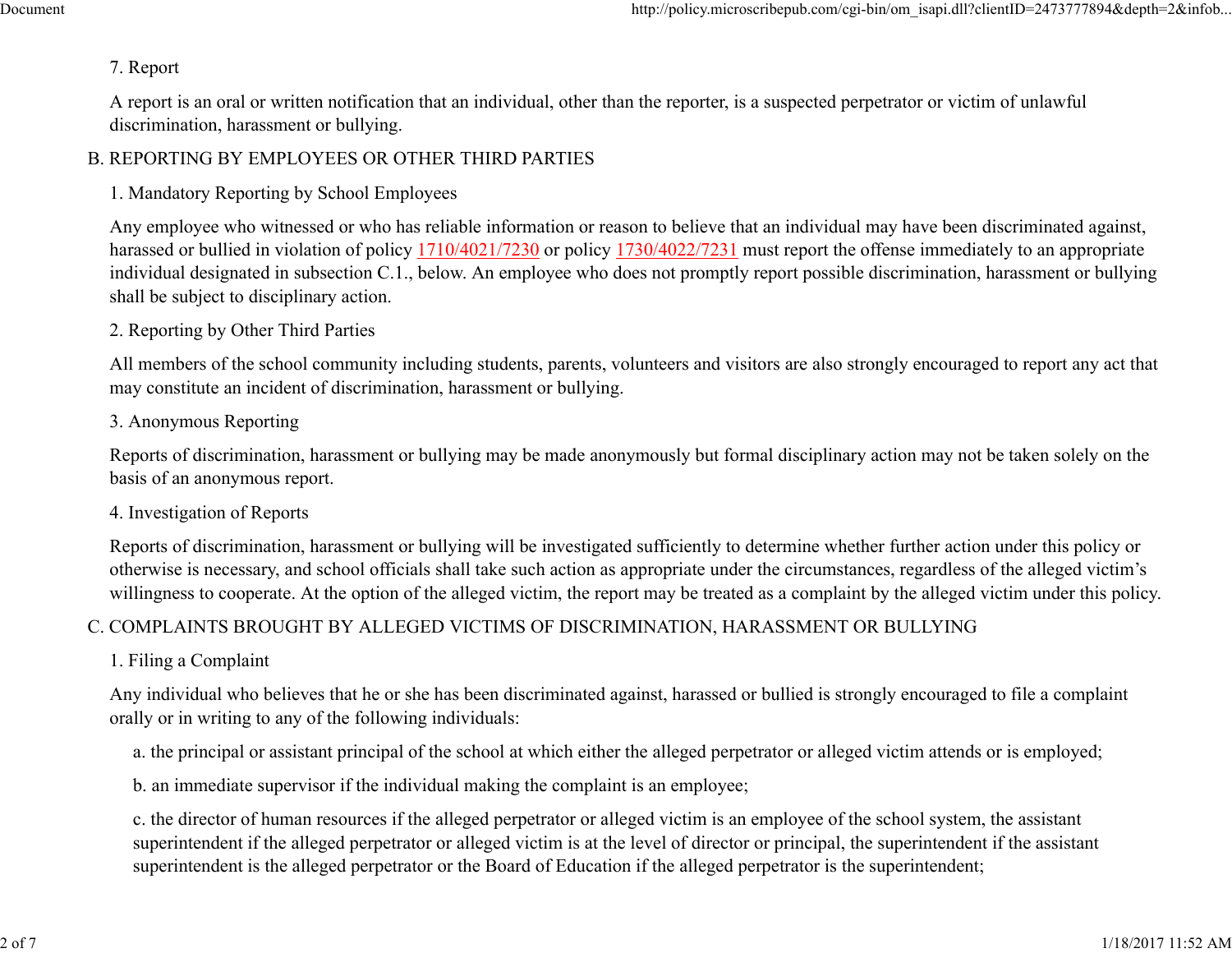d. the Title IX coordinator for claims of sex discrimination or sexual harassment (see policy 1710/4021/7230 for contact information); or

e. the Section 504 coordinator or the ADA coordinator for claims of discrimination on the basis of a disability (see policy1710/4021/7230 for contact information).

### 2. Time Period for Filing a Complaint

A complaint should be filed as soon as possible but no later than 30 days after disclosure or discovery of the facts giving rise to the complaint. Complaints submitted after the 30-day period may be investigated; however, individuals should recognize that delays in reportingmay significantly impair the ability of school officials to investigate and respond to such complaints.

### 3. Informal Resolution

The board acknowledges that many complaints may be addressed informally through such methods as conferences or mediation. The board encourages the use of informal procedures such as mediation to the extent possible; however, mediation or other informal procedures will notbe used to resolve complaints alleging sexual assault or sexual violence complaints by a student of sexual harassment perpetrated by anemployee, or when otherwise inappropriate. Informal procedures may be used only if the parties involved voluntarily agree.

If an informal process is used, the principal or other designated personnel must (1) notify the complainant that he or she has the option to endthe informal process and begin formal procedures at any time and (2) make a copy of this policy and other relevant policies available to thecomplainant. Any informal process should be completed within a reasonable period of time, not to exceed 30 days unless specialcircumstances necessitate more time. If informal procedures fail to resolve the matter in a reasonable period of time or are inappropriate, or ifthe complainant requests formal procedures, the complaints will be investigated promptly, impartially and thoroughly according to theprocedures outlined in the remainder of this policy.

# D. PROCESS FOR ADDRESSING COMPLAINTS OF ALLEGED INCIDENTS OF DISCRIMINATION, HARASSMENT OR BULLYING

1. Initiating the Investigation

a. Whoever receives a complaint of discrimination, harassment or bullying pursuant to subsection C.1. shall immediately notify theappropriate investigator who shall respond to the complaint and investigate. The investigator of a complaint is determined as follows:

i. If the alleged incident occurred under the jurisdiction of the principal, the investigator is the principal or designee, unless the alleged perpetrator is the principal, the assistant superintendent, the superintendent or a member of the board. If the alleged perpetrator is anyother employee, the principal or designee shall conduct the investigation in consultation with the director of human resources ordesignee.

ii. If the alleged perpetrator is the principal, the assistant superintendent or designee is the investigator.

iii. If the alleged incident occurred outside of the jurisdiction of a principal (for example, at the central office), the director of humanresources or designee is the investigator if the employee is below the level of director or if the alleged perpetrator is the director ofhuman resources or the assistant superintendent.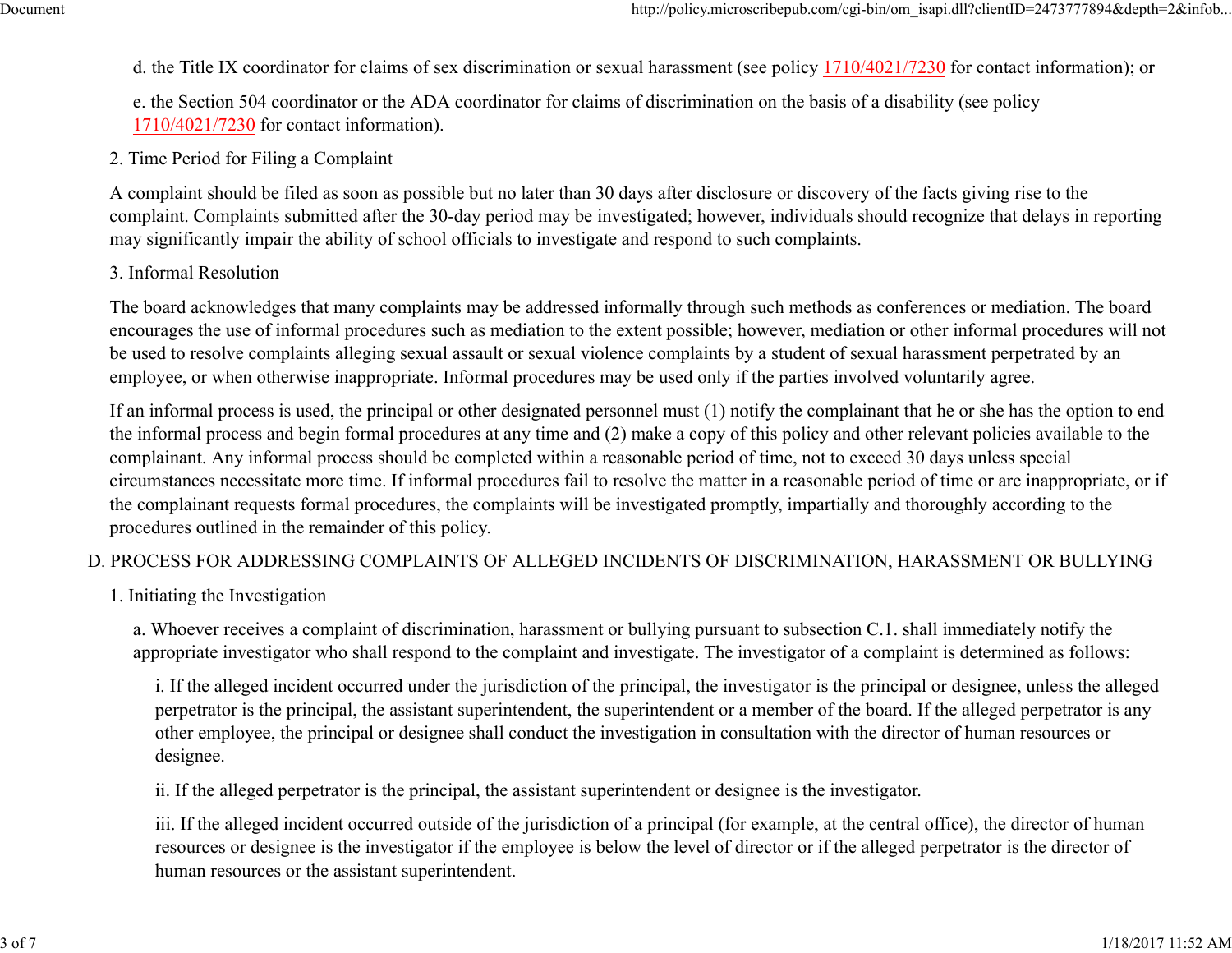iv. If the alleged perpetrator is the assistant superintendent, the superintendent is the investigator.

v. If the alleged perpetrator is the superintendent, the board attorney is the investigator. (In such cases, whoever receives a complaint ofdiscrimination, harassment or bullying shall immediately notify the assistant superintendent who shall immediately notify the boardchair. The board chair shall direct the board attorney to respond to the complaint and investigate.)

vi. If the alleged perpetrator is a member of the board, the board attorney is the investigator. (In such cases, whoever receives a complaint of discrimination, harassment or bullying shall immediately notify the superintendent who shall direct the board attorney torespond to the complaint and investigate. Unless the board chair is the alleged perpetrator, the superintendent shall also notify theboard chair of the complaint.)

b. As applicable, the investigator shall immediately notify the Title IX, Section 504, ADA, or other relevant coordinator of the complaint,and, as appropriate, may designate the coordinator to conduct the investigation.

c. The investigator shall explain the process of the investigation to the complainant and inquire as to whether the complainant would liketo suggest a course of corrective action.

d. Written documentation of all reports and complaints, as well as the school system's response, must be maintained in accordance withpolicy 1710/4021/7230.

e. Failure to investigate and/or address claims of discrimination, harassment or bullying shall result in disciplinary action.

2. Conducting the Investigation

a. The investigator is responsible for determining whether the alleged act(s) constitutes a violation of policy 1710/4021/7230 or policy1730/4022/7231. In so doing, the investigator shall impartially, promptly and thoroughly investigate the complaint. The investigator shall interview and receive a written statement from (1) the complainant; (2) the alleged perpetrator(s); (3) individuals identified as witnessesby the complainant or alleged perpetrator(s); and (4) any other individuals, including other possible victims, who may have relevantinformation. The investigation will include a review of all evidence presented by the complainant or alleged perpetrator.

If the student is too young or lacks the ability to write a complete statement, the student will be asked to write a statement to the best ofhis or her ability or the investigator will take notes with a witness present. In order to conduct an accurate investigation students (toinclude victims, perpetrators, and/or witnesses), whenever possible, who are in similar classrooms will be separated to reduce theopportunity to corroborate stories or in some cases inform the perpetrator as to the nature of the investigation.

b. The complaint and investigation will be kept confidential to the extent possible. Information may be shared only with individuals who need the information in order to investigate and address the complaint appropriately and those with a legal right to access the information.Any requests by the complainant for further confidentiality will be evaluated within the context of the legal responsibilities of the schoolsystem. Any complaints withdrawn to protect confidentiality must be recorded in accordance with policy 1710/4021/7230.

c. The investigator shall review the factual information gathered through the investigation to determine whether, based on apreponderance of the evidence, the alleged conduct constitutes discrimination, harassment or bullying, giving consideration to all factual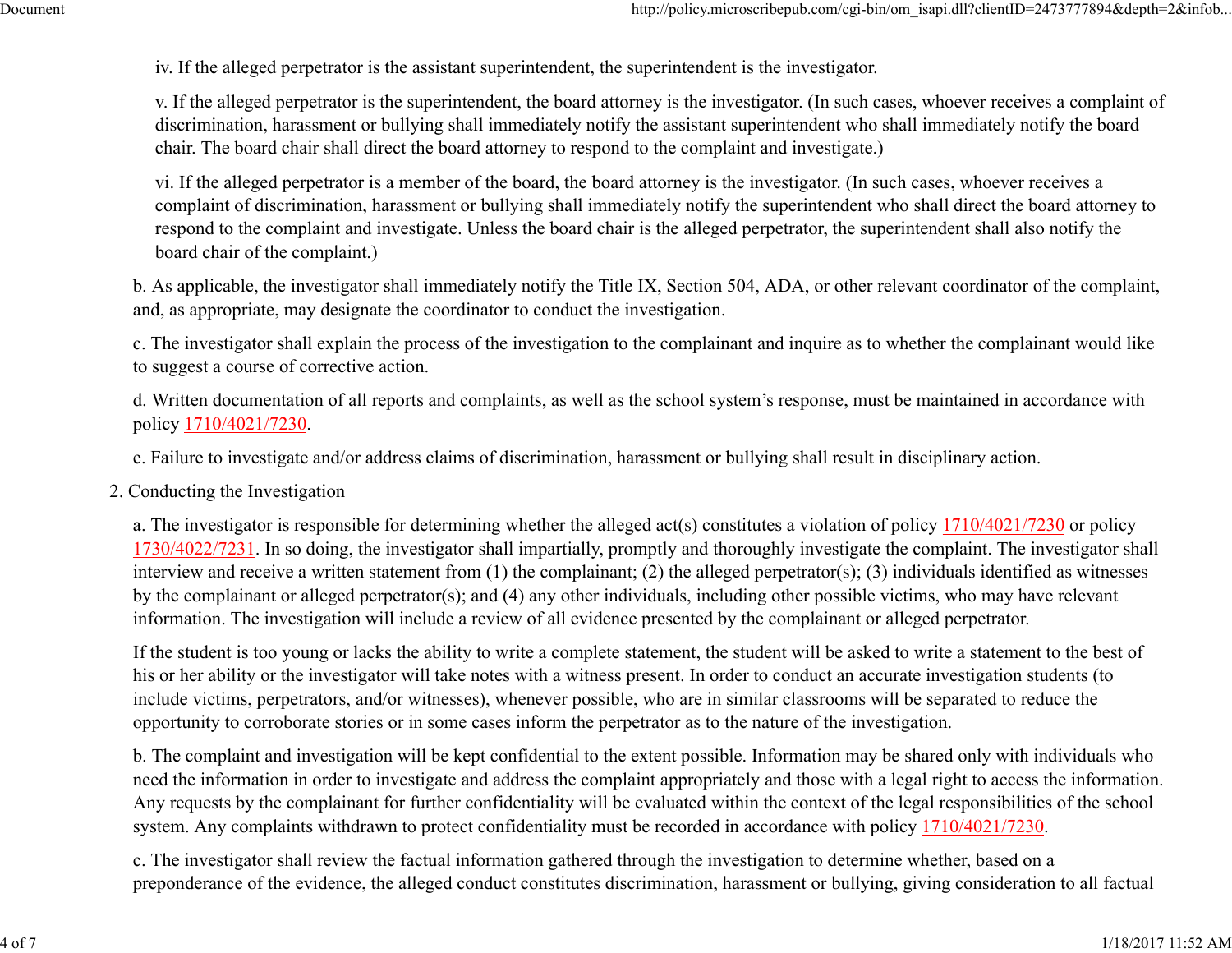information, the context in which the alleged incidents occurred, the age and maturity of the complainant and alleged perpetrator(s), and any other relevant circumstances. The investigator shall submit a written investigative report to the superintendent and, as applicable, tothe Title IX, Section 504, ADA, or other coordinator.

3. Notice to Complainant and Alleged Perpetrator

a. The investigator shall provide written notification to the complainant of the results of the investigation within 15 days of receiving the complaint, unless additional time is necessary to conduct an impartial, thorough investigation. The investigator shall specify whether thecomplaint was substantiated and, if so, shall also specify:

i. reasonable, timely, age-appropriate, corrective action intended to end the discrimination, harassment or bullying and prevent it fromrecurring;

ii. as needed, reasonable steps to address the effects of the discrimination, harassment or bullying on the complainant; and

iii. as needed, reasonable steps to protect the complainant from retaliation as a result of communicating the complaint.

b. If required by federal law, information regarding specific disciplinary action imposed on the alleged perpetrator(s) will be given to the complainant, such as when the information relates directly to the complainant (e.g., an order requiring the perpetrator not to have contactwith the complainant). School officials are encouraged to consult with the superintendent and board attorney before releasing suchinformation, however.

c. If the investigator determines that the complaint was substantiated, the perpetrator(s) shall be subject to discipline or other correctivesteps, as described in policy  $\frac{1710}{4021}{7230}$ . If the corrective steps involve actions outside the scope of the investigator's authority, the superintendent will be notified so that responsibility for taking the corrective steps may be delegated to the appropriate individual.

d. Each alleged perpetrator will be provided with a written summary of the results of the investigation in regard to whether the complaintwas substantiated, whether the alleged perpetrator violated relevant law or board policies by his or her actions, and what, if any,disciplinary actions or consequences will be imposed upon the perpetrator in accordance with board policy. The perpetrator may appealany disciplinary action or consequence in accordance with board policy and law. However, an appeal by the perpetrator of disciplinaryaction does not preclude school officials from taking appropriate action to address the discrimination, harassment or bullying.

e. At the conclusion of any investigation, parents will be notified of findings which apply to their children in compliance with (b) above.Statements will not be provided to parents (this does not apply to the statements of a parent's own child). Whenever possible, parents willbe notified of the findings and consequences of any disciplinary incident found through the investigation in person or by telephone.

### 4. Appeal

a. If the complainant is dissatisfied with the results of the investigation, he or she may appeal the decision to the superintendent (unlessthe alleged perpetrator is the assistant superintendent or the superintendent, in which cases the complainant may appeal directly to the board in accordance with the procedure described in subsection D.4.b above). The appeal must be submitted in writing within five days ofreceiving the notice of the results of the investigation. The superintendent may review the documents, conduct any further investigation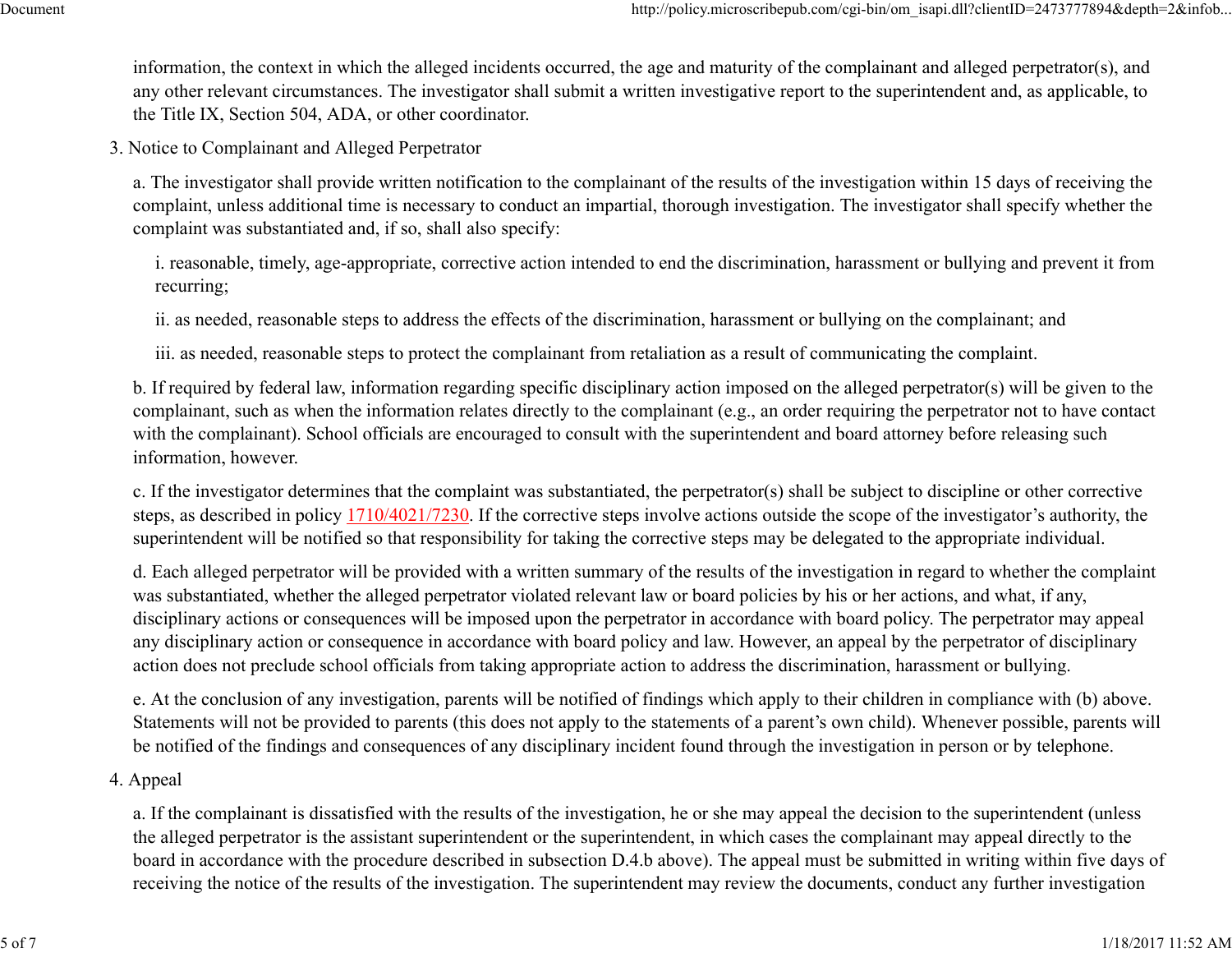necessary or take any other steps the superintendent determines to be appropriate in order to respond to the complaint. The superintendentshall provide a written response within 10 days after receiving the appeal, unless further investigation is needed.

b. If the complainant is dissatisfied with the superintendent's response, he or she may appeal the decision to the board within five days ofreceiving the superintendent's response, except in cases of sexual harassment where the complainant may appeal within 30 days from receiving the superintendent's response. The board will review the documents, direct that further investigation be conducted if necessaryand take any other steps that the board determines to be appropriate in order to respond to the complaint. Upon request of thecomplainant, the board will hold a hearing pursuant to policy 2500, Hearings Before the Board. The board will provide a written response within 30 days after receiving the appeal, unless further investigation is necessary or the hearing necessitates that more time be taken torespond.

### E. TIMELINESS OF PROCESS

The number of days indicated at each step of the process should be considered a maximum. Every effort should be made to expedite theprocess.

If any school official charged with investigating the complaint or reviewing the investigation fails at any step in the process to communicate a decision within the specified time limit, the complainant will be entitled to appeal the complaint to the next step unless the official has notified the complainant of the delay and the reason for the delay, such as the complexity of the investigation, review or report. The school official shallmake reasonable efforts to keep the complainant apprised of progress being made during any period of delay. Delays that interfere with theexercise of any legal rights are not permitted.

Failure by the complainant at any step in the process to appeal a complaint to the next step within the specified time limit will be consideredacceptance of the decision at that step, unless the complainant has notified the investigator of a delay and the reason for the delay and theinvestigator has consented in writing to the delay.

### F. GENERAL REQUIREMENTS

1. No reprisals or retaliation of any kind will be taken by the board or by an employee of the school system against the complainant or other individual on account of his or her filing a complaint or report or participating in an investigation of a complaint or report filed and decided pursuant to this policy, unless the person knew or had reason to believe that the complaint or report was false or knowingly provided falseinformation.

2. All meetings and hearings conducted pursuant to this policy will be private.

3. The board and school system officials will consider requests to hear complaints from a group, but the board and officials have thediscretion to hear and respond to complainants individually.

4. The complainant may be represented by an advocate, such as an attorney, at any meeting with school system officials.

5. Should, in the judgment of the superintendent or designee, the investigation or processing of a complaint require that an employee beabsent from regular work assignments, such absences shall be excused without loss of pay or benefits. This shall not prevent the